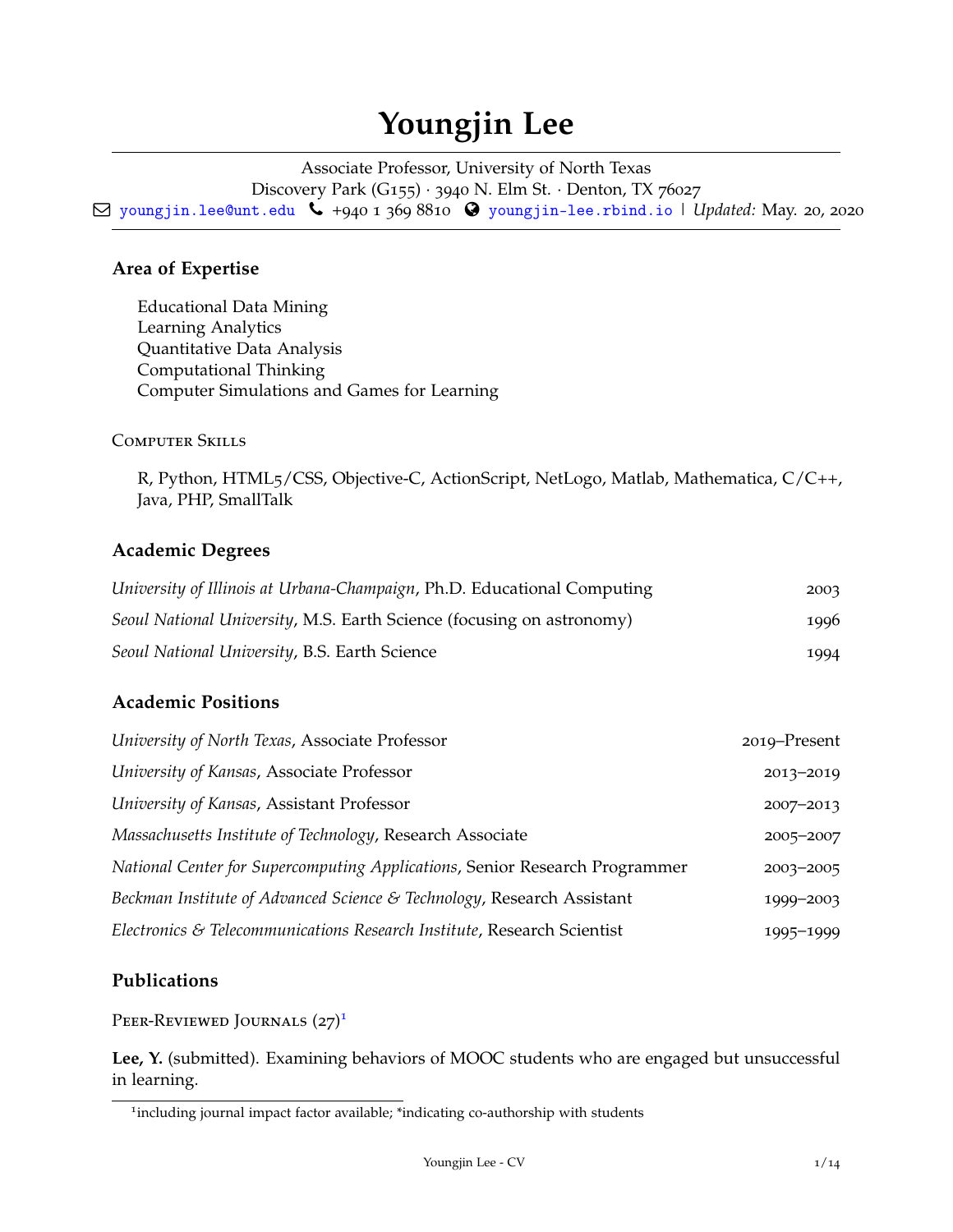Wang, X., **Lee, Y**, Lin, L., Mi, Y., & Yang, T. (submitted). Instructional design quality and sentiment analysis of reviews in the Class Central Top 20 MOOCs.

\*A. G., & **Lee, Y.** (submitted). A confirmatory factor analysis on pleasurable learning experiences scale.

\*A, G., & **Lee, Y.** (2020). College students' perceptions of pleasure in learning: Designing gameful educational gamification. *International Journal on E-Learning*, *19*(2), 93–123.

\*Gu, P. & **Lee, Y.** (2019). Promoting students' motivation and use of SRL strategies in the Web-based mathematics learning environment. *Journal of Educational Technology Systems*, *47*(3), 391–410.

**Lee, Y.** (2019). Estimating student ability and problem difficulty using Item Response Theory (IRT) and TrueSkill. *Information Discovery and Delivery*, *47*(2), 67–75. 5-year Impact factor in 2018: 7.462

**Lee, Y.** (2018). Using Self-Organizing Map (SOM) and clustering to investigate problem solving patterns in the Massive Open Online Course (MOOC): An exploratory study. *Journal of Educational Computing Research*, *57*(2), 471–490. 5-year impact factor in 2018: 1.542

Lee, Y. (2018). Effect of uninterrupted time-on-task on students' success in Massive Open Online Courses (MOOCs). *Computers in Human Behavior*, *86*, 174–180. 5-year impact factor in 2018: 4.964

Lee, Y. (2017). Modeling students' problem solving performance in the computer-based mathematics learning environment. *International Journal of Information and Learning Technology*, *34*(5), 385–395. Impact factor in 2018: 1.450

**Lee, Y.** (2016). Predicting students' problem solving performance using Support Vector Machine. *Journal of Data Science*, *14*, 231–244.

Sullivan, D. K., Goetz, J. R., Gibson, C. A., Mayo, M. S., Washburn, R. A., **Lee, Y.**, Ptomey, L. T., & Donnelly, J. E. (2016). A virtual reality intervention (Second Life) to improve weight maintenance: Rationale and design for an 18-month randomized trial. *Contemporary Clinical Trials*, *46*, 77–84. 5-year impact factor in 2018: 2.660

**Lee, Y.** (2015). Developing iPad-based physics simulations that can help people learn Newtonian physics concepts. *Journal of Computers in Mathematics and Science Teaching*, *34*(3), 299–325.

**Lee, Y.** (2015). Analyzing log files to predict students' problem solving performance in a computerbased physics tutor. *Educational Technology & Society*, *18*(2), 225–236. 5-year impact factor in 2018: 2.682

Lee, Y. (2012). Developing an efficient computational method that estimates the ability of students in a Web-based learning environment. *Computers & Education*, *58*(1), 579–589. 5-year impact factor in 2018: 5.902

Lee, Y. (2011). Utilizing formative assessments to guide student learning in an interactive learning environment. *Journal of Educational Technology Systems*, *39*(3), 245–260.

**Lee, Y.** (2011). Scratch: Multimedia programming environment for young gifted learners. *Gifted Child Today*, *34*(2), 26–31.

Macpherson, G. L., **Lee, Y.**, & Steeples, D. (2011). Group-examination improves learning for low-achieving students. *Journal of Geoscience Education*, *59*, 41–45.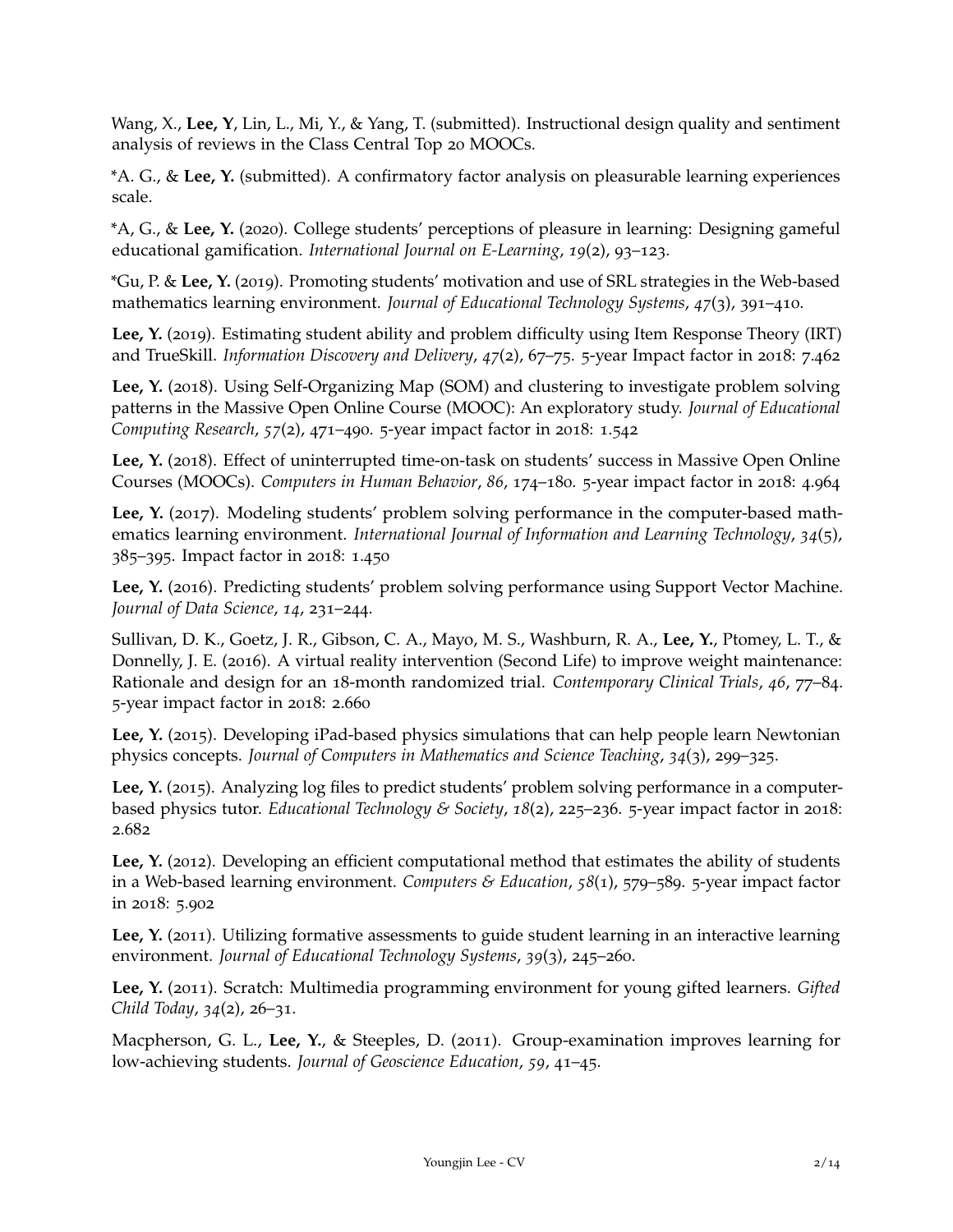Lee, Y. (2010). Empowering teachers to create educational software: A constructivist approach utilizing Etoys, pair programming and cognitive apprenticeship. *Computers & Education*, *56*(2), 527–538. 5-year impact factor in 2018: 5.902

**Lee, Y.** (2010). Developing a mobile physics learning environment based on physics misconception research and e-learning design principles. *Journal of Computers in Mathematics and Science Teaching*, *29*(3), 399–416.

**Lee, Y.** (2010). Developing computer programming concepts and skills via technology-enriched language-art projects: A case study. *Journal of Educational Multimedia and Hypermedia*, *19*(3), 307–326.

**Lee, Y.** (2010). Effects of instructional preparation strategies on problem solving in a Web-based learning environment. *Journal of Educational Computing Research*, *42*(4), 385–406. 5-year impact factor in 2018: 1.542

\*Palazzo, D. J., **Lee, Y.**, Warnakulasooriya, R., & Pritchard, D. E. (2010). Patterns, correlates, and reduction of homework copying. *Physical Review Physics Education Research*, *6*, 010104, DOI: 10.1103/PhysRevSTPER.6.010104, Impact factor in 2018: 1.964

Pritchard, D. E., **Lee, Y.**, & Bao, L. (2008). Mathematical learning models that depend on prior knowledge and instructional strategies. *Physical Review Physics Education Research*, *4*, 010109, DOI: 10.1103/PhysRevSTPER.4.010109, Impact factor in 2018: 1.964

\***Lee, Y.**, Palazzo, D. J., Warnakulasooriya, R., & Pritchard, D. E. (2008). Measuring student learning with Item Response Theory, *Physical Review Physics Education Research*, *4*, 010102, DOI: 10.1103/PhysRevSTPER.4.010102, Impact factor in 2018: 1.964

**Lee, Y.** (2005). VisSearch: A collaborative Web searching environment. *Computers & Education*, *44*(4), 423–439. 5-year impact factor in 2018: 5.902

**Lee, Y.** (2004). Creating a concept map of your Web searches: A design rationale and Web-enabled application. *The Journal of Computer Assisted Learning*, *20*, 103–113. Impact factor in 2018: 2.451

Lee. Y. (2004). The effect of creating external representations on the efficiency of Web searching. *Interactive Learning Environments*, *12*(3), 227–250. Impact factor in 2018: 1.929

PEER-REVIEWED BOOK CHAPTERS (2)

\*Hsu, Y., Meyen, E., & **Lee, Y.** (2018). Student-centered virtual learning environments in higher education. In M. Boboc & S. Koc (Eds.), *Understanding Emotional Analytics for Student Engagement: An Instructional Visual Design Perspective* (pp. 70–102). Hershey, PA: IGI Global

**Lee, Y.** (2005). Knowledge visualization and information visualization-Search for synergies. In S.-O. Tergan & T. Keller (Eds.), *Facilitating Web Search with Visualization and Data Mining Techniques* (pp. 326–342). Berlin, Germany: Springer-Verlag.

PEER-REVIEWED CONFERENCE PRESENTATIONS (34)

**Lee, Y.** (2019). *TrueSkill: An online machine learning algorithm that can efficiently estimate student ability in MOOCs*. Paper presented at the Association for Educational Communications and Technology annual meeting, Las Vegas, NV.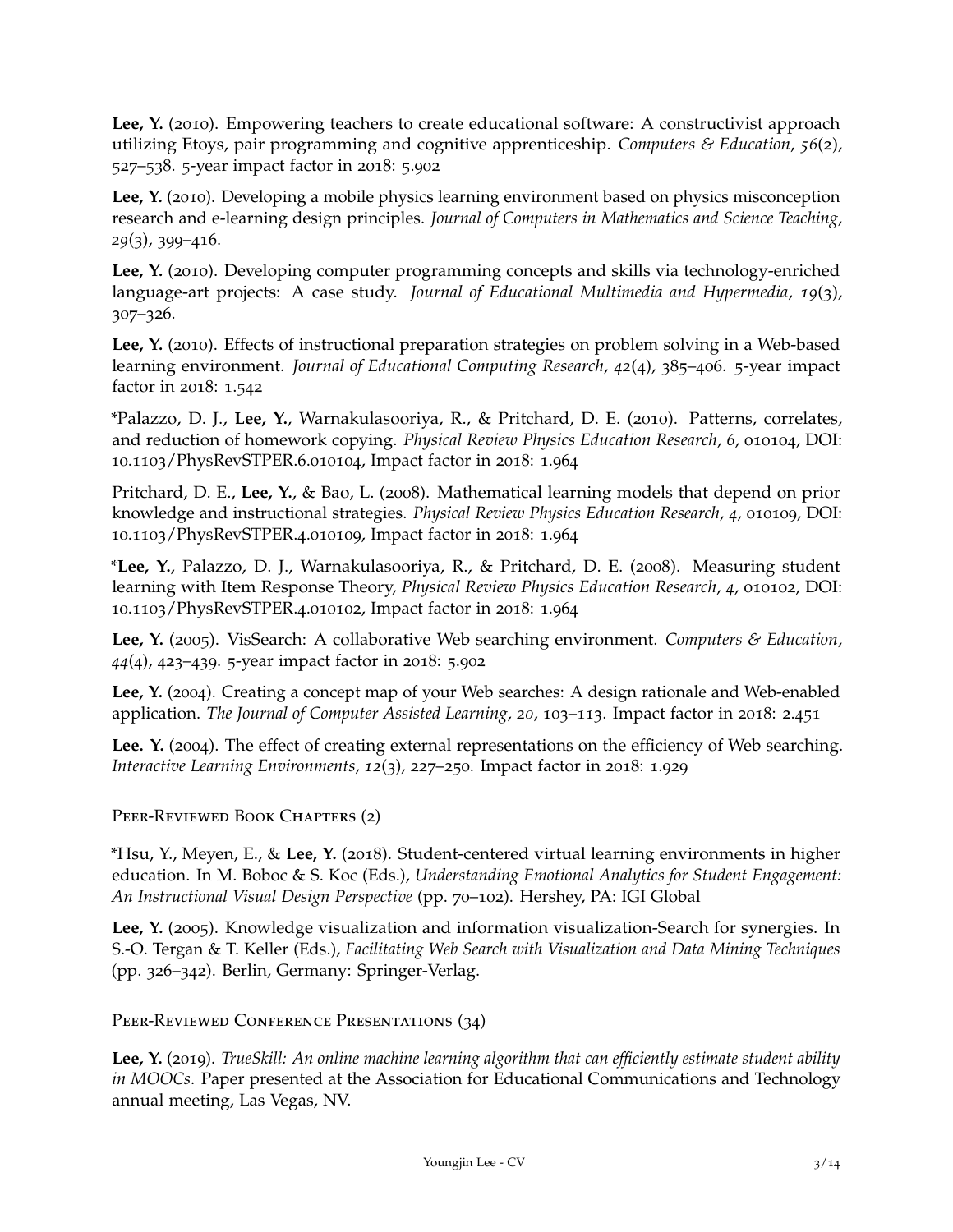**Lee, Y.** (2017). *Clustering MOOC students using Self-Organizing Map (SOM)*. Paper presented at the Association for Educational Communications and Technology annual meeting, Jacksonville, FL.

\*Gu, P. & **Lee, Y.** (2017). *Promoting students' motivation and use of SRL strategies in online mathematics learning*. Paper presented at the Association for Educational Communications and Technology annual meeting, Jacksonville, FL.

**Lee, Y.** (2017). *An investigation on the learning behaviors of students enrolled in a large-scale MOOC*. Paper presented at the American Educational Research Association annual meeting, San Antonio, TX.

\*A, G., & **Lee, Y.** (2017). *Consequential factors in education gamification: An instrument for studying pleasurability in learning*. Paper presented at the American Educational Research Association annual meeting, San Antonio, TX.

**Lee, Y.** (2016). *Understanding student learning in MOOC: A data mining approach*. Paper presented at the Association for Educational Communications and Technology annual meeting, Las Vegas, NV.

\*Hsu, K.-C., & **Lee, Y.** (2016). *Social gamification of e-learning for science education outreach*. Paper presented at the Association for Educational Communications and Technology annual meeting, Las Vegas, NV.

**Lee, Y.** (2016). *Estimating students' problem solving performance in a Web-based learning environment: A data mining approach*. Paper presented at the American Educational Research Association annual meeting, Washington DC.

**Lee, Y.**, Sullivan, D., & Donnelly, J. (2015). *Developing an automated data collection mechanism in Second Life*. Paper presented at the Association for Educational Communications and Technology annual meeting, Indianapolis, IN.

\*Hsu, K., & **Lee, Y.** (2015). *Social gamification in multimedia instruction to advance glacier science for students grades K-4.* Paper presented at the E-Learn, Kona, HI.

**Lee, Y.** (2014). *Predictive learning analytics in action: Estimating students' problem solving performance from log files of a computer-based physics tutor*. Paper presented at the Association for Educational Communications and Technology annual meeting, Jacksonville, FL.

**Lee, Y.** (2014). *Building a predictive model of problem solving performance of students using a computerbased physics tutor*. Paper presented at the American Educational Research Association annual meeting, Philadelphia, PA.

**Lee, Y.** (2013). *Developing iPad-based physics simulation games that can help students learn force and motion concepts*. Paper presented at the Extended Joint International Symposium among Seoul National University, Hokkaido University, and National Taiwan Normal University, Seoul, South Korea.

**Lee, Y.** (2013). *iSimPhysics: iPad games that can help students learn Newtonian physics concepts*. Paper presented at the Association for Educational Communications and Technology annual meeting, Anaheim, CA.

**Lee, Y.** (2012). *Developing game-like computer simulation games running on iPad that can teach difficult physics concepts*. Paper presented at the Association for Educational Communications and Technology, Louisville, KY.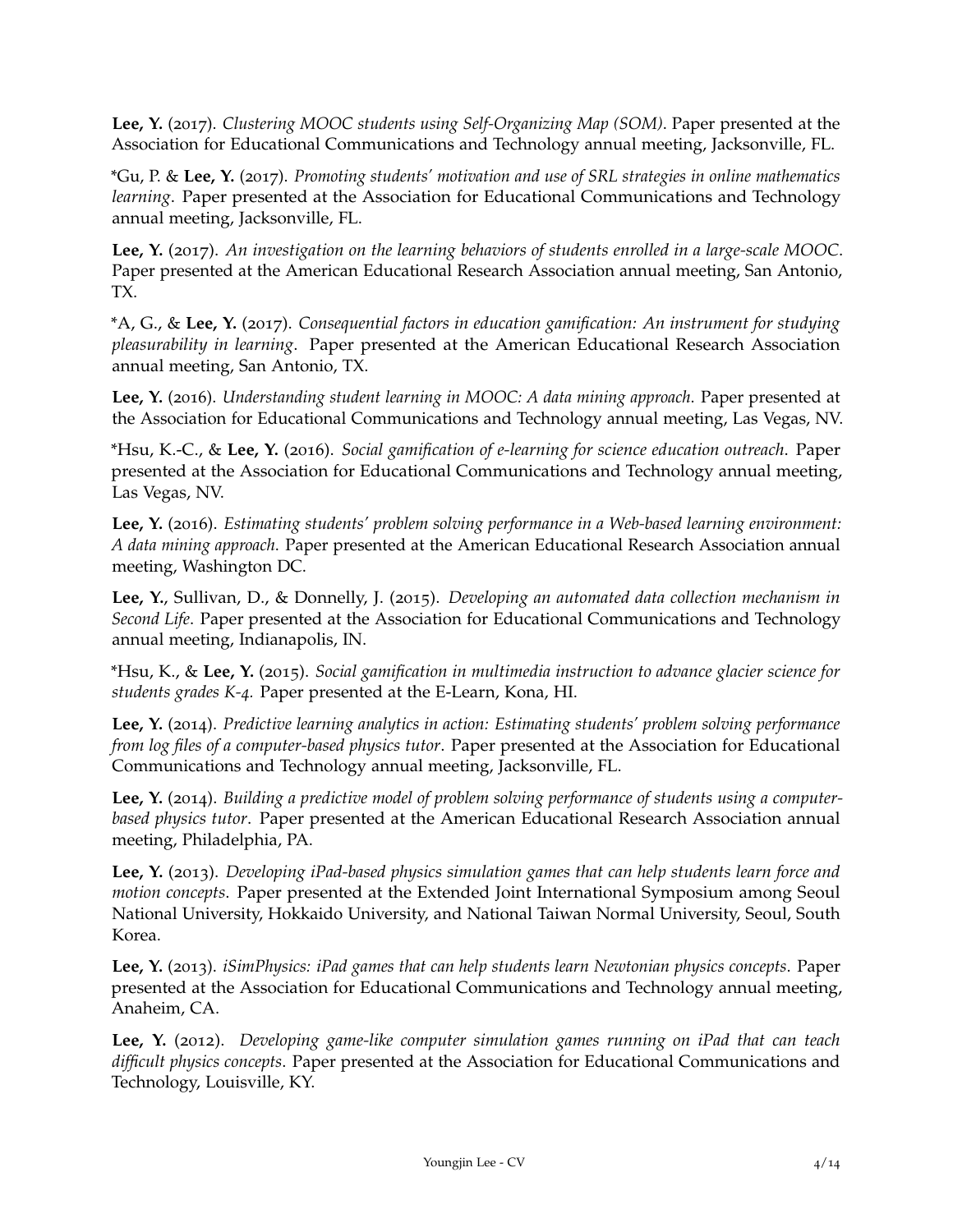\*Sharon, G., & **Lee, Y.** (2012). *Pre-service teachers and technology: Authentic activities in a cognitive apprenticeship framework*. Paper presented at the World Conference on Educational Media and Technology, Denver, CO.

\***Lee, Y.**, Palazzo, D. J., & Pritchard, D. E. (2011). *Comparing an academic dishonesty survey with reality*. Paper presented at the American Association of Physics Teachers Annual Meeting, Omaha, NE.

\*Pritchard, D. E., Palazzo, D. J., **Lee, Y.** & Warnakulasooriya, R. (2011). *Patterns, consequences, and reduction of homework copying*. Paper presented at the American Association of Physics Teachers Annual Meeting, Omaha, NE.

**Lee, Y.** (2011). *Empowering teachers to create education software meeting their own instructional needs*. Paper presented at the Association for Educational Communications and Technology, New Orleans, LA.

**Lee, Y.** (2010). *Learning physics on the go: From podcast to computer simulation*. Paper presented at the International Society for Technology in Education Conference, Denver, CO.

**Lee, Y.**, Bao, L., & Pritchard, D. E. (2009). *Modeling how pre/post gain depends on prior knowledge*. Paper presented at the American Association of Physics Teachers Annual Meeting, Ann Arbor, MI.

**Lee, Y.** (2009). *Constructionist learning technology helps a young child learn computer programming*. Paper presented at the Educational Multimedia, Hypermedia and Telecommunications 2009, Honolulu, HI.

**Lee, Y.**, & Pritchard, D. E. (2009). *Effects of instructional preparations on the problem solving in a Web-based physics learning environment*. Paper presented at the American Educational Research Association Annual Meeting, San Diego, CA.

\*Pritchard, D. E., Palazzo, D. J., & **Lee, Y.** (2009). *Copying online homework and declining student performance*. Paper presented at the American Association of Physics Teachers Annual Meeting, Ann Arbor, MI.

**Lee, Y.**, & Pritchard, D. E. (2008). *Scaffold Student Learning in a Web-based Tutoring Environment*. Paper presented at the American Educational Research Association Annual Meeting, New York, NY.

\*Pritchard, D. E., Palazzo, D. J., **Lee, Y.** & Warnakulasooriya, R. (2008). *Patterns, consequences, and reduction of homework copying*. Paper presented at the American Association of Physics Teachers Annual Meeting, Edmonton, Canada.

Pritchard, D. E., **Lee, Y.**, & Bao, L. (2007). *How prior knowledge affects learning: Common leaning theories lead to different learning models*. Paper presented at the American Association of Physics Teachers Annual Meeting, Greensboro, NC.

\*Warnakulasooriya, R., **Lee, Y.**, Palazzo, D. J., & Pritchard, D. E. (2006). *Expert-novice studies using a web-based Socratic tutor*. Paper presented at the American Association of Physics Teachers winter meeting, Anchorage, AK.

**Lee, Y.** & Bajcsy, P. (2005). *An information gathering system for medical image inspection*. Paper presented at the Medical Imaging 2005, San Diego, CA.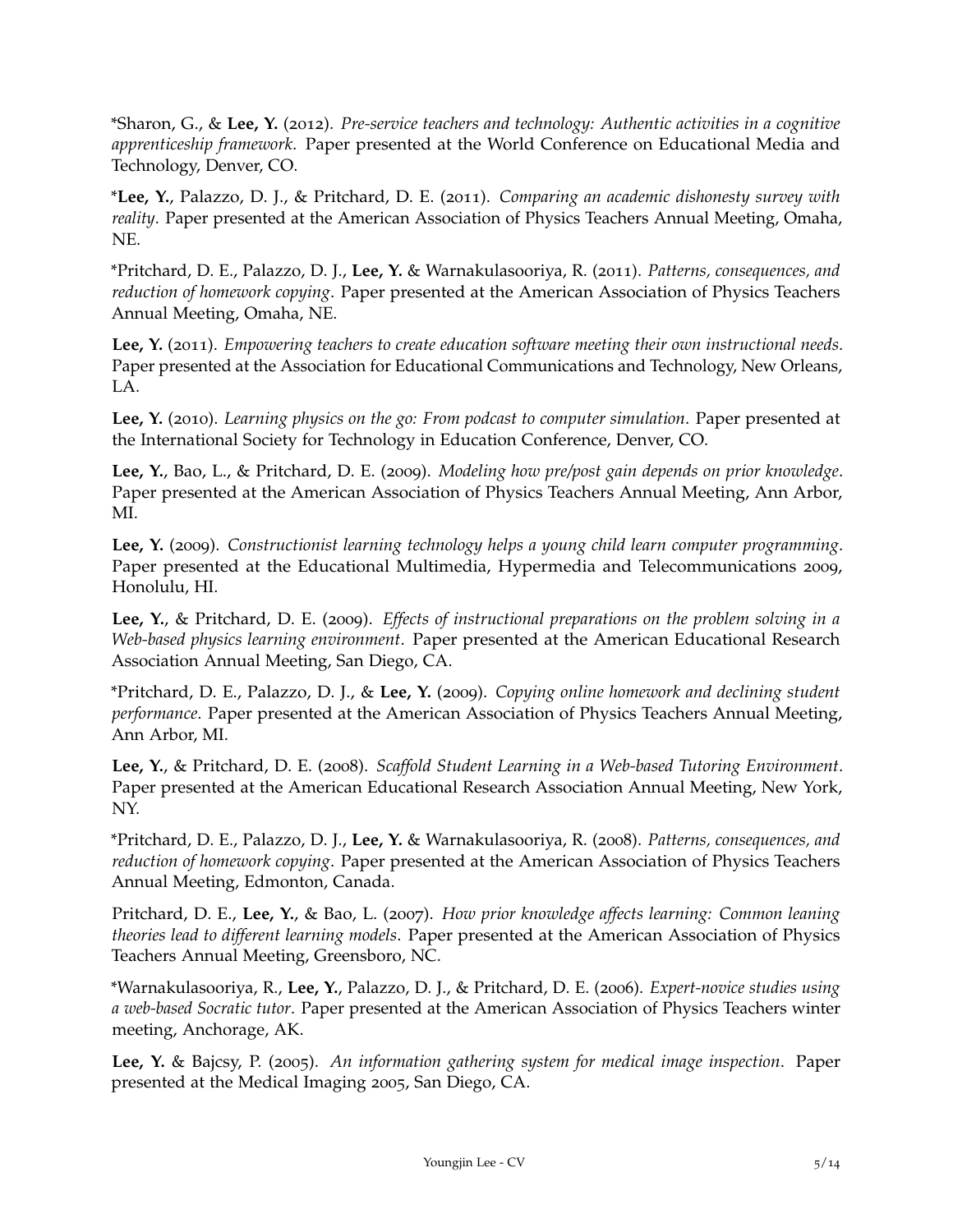**Lee, Y**. & Levin, J. (2004). *Facilitating Web searches for open-ended questions with a concept mapping technique*. Paper presented at the American Educational Research Association Annual Meeting, San Diego, CA.

**Lee, Y.**, & Levin, J. (2003). *Can visual representations improve efficiency of Web searching?* Paper presented at the NECC 2003, Seattle, WA.

Kauwell, D. A., Levin, J., **Lee, Y.**, & Yu, H. (2000). *From square-riggers to the Internet, the search for information*. Paper presented at the ACM Hypertext 2000. San Antonio, TX.

Kauwell, D. A., Levin, J., **Lee, Y.**, Yu, H. & Schiff, D. (2000). *Learning amidst a sea of information in the new millennium*. Paper presented at the World Conference on Educational Media and Technology. Montreal, Canada.

Kauwell, D. A., Levin, J., Yu, H. & **Lee, Y.** (2000). *VisIt: An advance in the location, analysis and archiving of Web information*. Paper presented at the WebNet. San Antonio, TX.

#### Technical Report

**Lee, Y.**, & P. Bajcsy. (2004). *Software Tools for Recording Image Inspection Processes*, NCSA-ALG-04- 0006.

# **Grants**

Funded External Grants (Tatalling \$11,161,006)

Donnelly, J., Gibson, C., Goetz, J., **Lee, Y.**, Mayo, M., Sullivan, D., & Washburn, R. (2012–2016). A virtual reality intervention (Second Life) to improve weight management, National Institutes of Health, \$3,676,028 (Co-Principal Investigator)

Basham, J., Deshler, D., East, W., Greer, D., Lee, J., **Lee, Y.**, Meyen, E., Rose, D., & Smith, S. (2011– 2015). Center on online learning and students with disabilities. U.S. Department of Education, \$7,484,978 (Co-Principal Investigator)

Funded Intenal Grants (Totalling \$37,324)

Lee, Y. (2018). Using IRT and TrueSkill to estimate ability of students solving problems in an e-learning environment. School of Education Research Grant, \$4,592 (Principal Investigator)

Lee, Y. (2016). Assessing usefulness of MOOCs: A data mining approach. School of Education Research Grant, \$9,020 (Principal Investigator)

**Lee, Y.** (2013). Developing a prototype of interactive physics tutorials running on iPad. School of Education Research Grant, \$8,125 (Principal Investigator)

Lee, Y. (2011). Estimating students' problem solving performance in a computerized learning environment: A statistical modeling approach. School of Education Research Grant, \$7,587 (Principal Investigator)

**Lee, Y.** (2008). Developing prototypes of scaffolded virtual experiments for Newtonian physics. The University of Kansas, New Faculty General Research Fund, \$8,000 (Principal Investigator)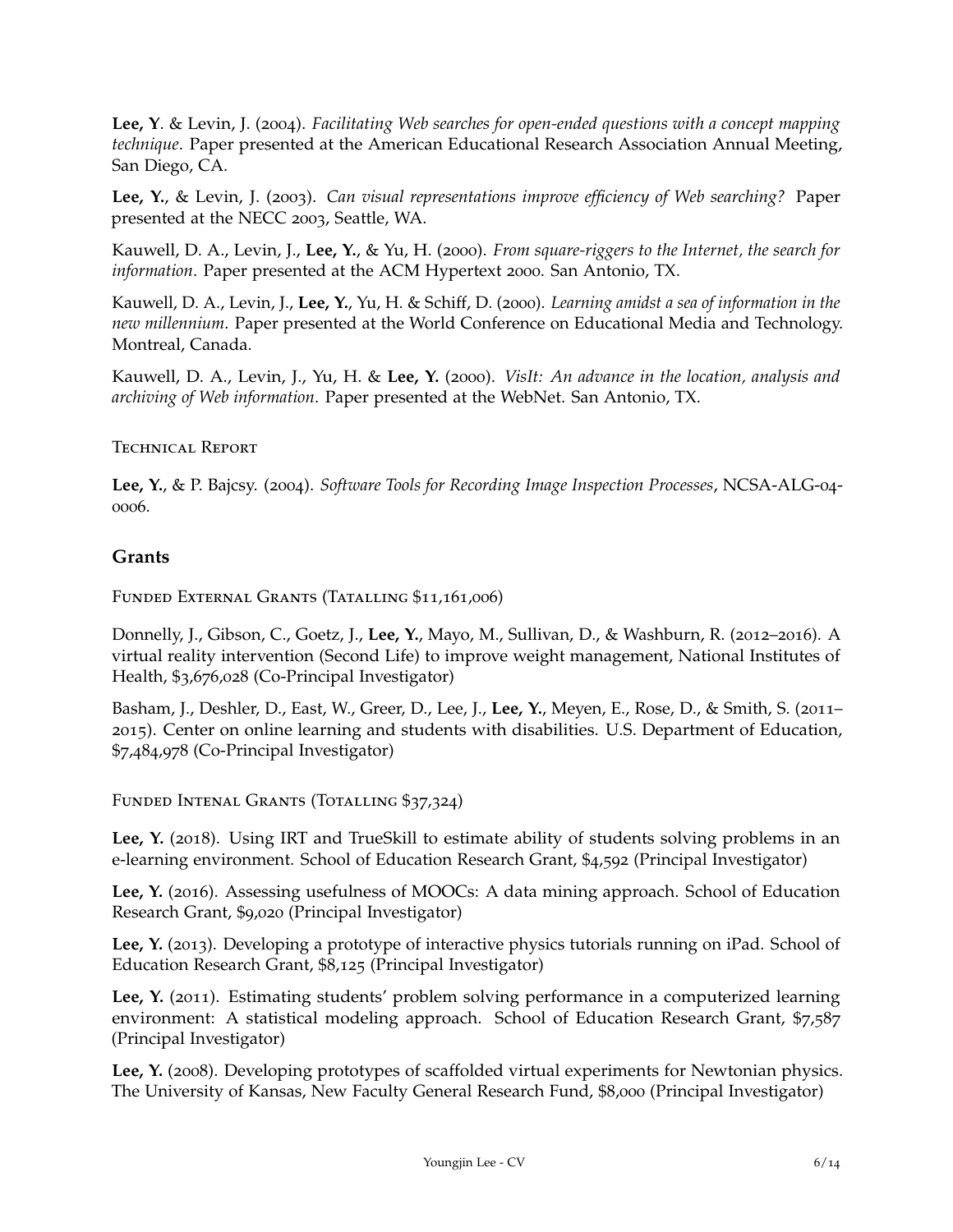Not-fudned External Grants

Williams, A., **Lee, Y.**, Luo, B., & Saiedian, H. (2018). STEM+C: KUEST for computing: Culturally responsive computational thinking and computing for urban students and teachers, National Science Foundation, \$3,787,344

**Lee, Y.**, Meyen, E., Mellard, D., Poggio, J., & Zhao, Y. (2017). An exploratory study of cultural differences among international and U.S. postsecondary learners to course features, visual displays and self-regulated behaviors in online instruction. Department of Education, \$1,388,210

Lee, Y. (2013). Developing tablet-based physics simulation games that can motivate and facilitate middle school students' learning of Newtonian physics concepts, National Science Foundation, \$449,722

Lee, Y. (2012). Utilizing physics simulation games running on tablet computers to facilitate students' inquiry learning about Newtonian physics concepts, Spencer Foundation, \$39,963

Lee, Y. (2009). Developing assessment-based interactive physics tutorials to construct students' understanding of Newtonian physics concepts. National Science Foundation, \$449,920

**Lee, Y.** (2008). Developing scaffolded virtual experiments to facilitate student learning of Newtonian physics concepts for exploratory project. National Science Foundation, \$449,231

# **Instructional Activities**

Courses Developed

LTEC 6514 - Seminar on Advanced Research Topics in Learning Technologies & Information Sciences:

The first learning analytics course developed for advanced doctoral students

ELPS 811/871 - Constructivist Learning Technology

ELPS 818 - Games & Simulations for Learning

ELPS 998 - Interactive Courseware Development

ELPS 712/810 - Instructional Media Development

ELPS 302 - Educational Technology in Middle/Secondary Education

ELPS 301 - Educational Technology in Elementary/Middle Education

Course under development

LTEC 5702 - Applications of Artificial Intelligence (AI) in Learning Analytics (LA): The second learning analytics course being developed for the new AI track in the master's degree program

#### Courses Taught

LTEC 6480/6800: Dissertation Seminar LTEC 5510: Technology-Based Learning Environments ELPS 998: Critical Readings in Educational Technology ELPS 896: Siminar in: Theory of Educational Technology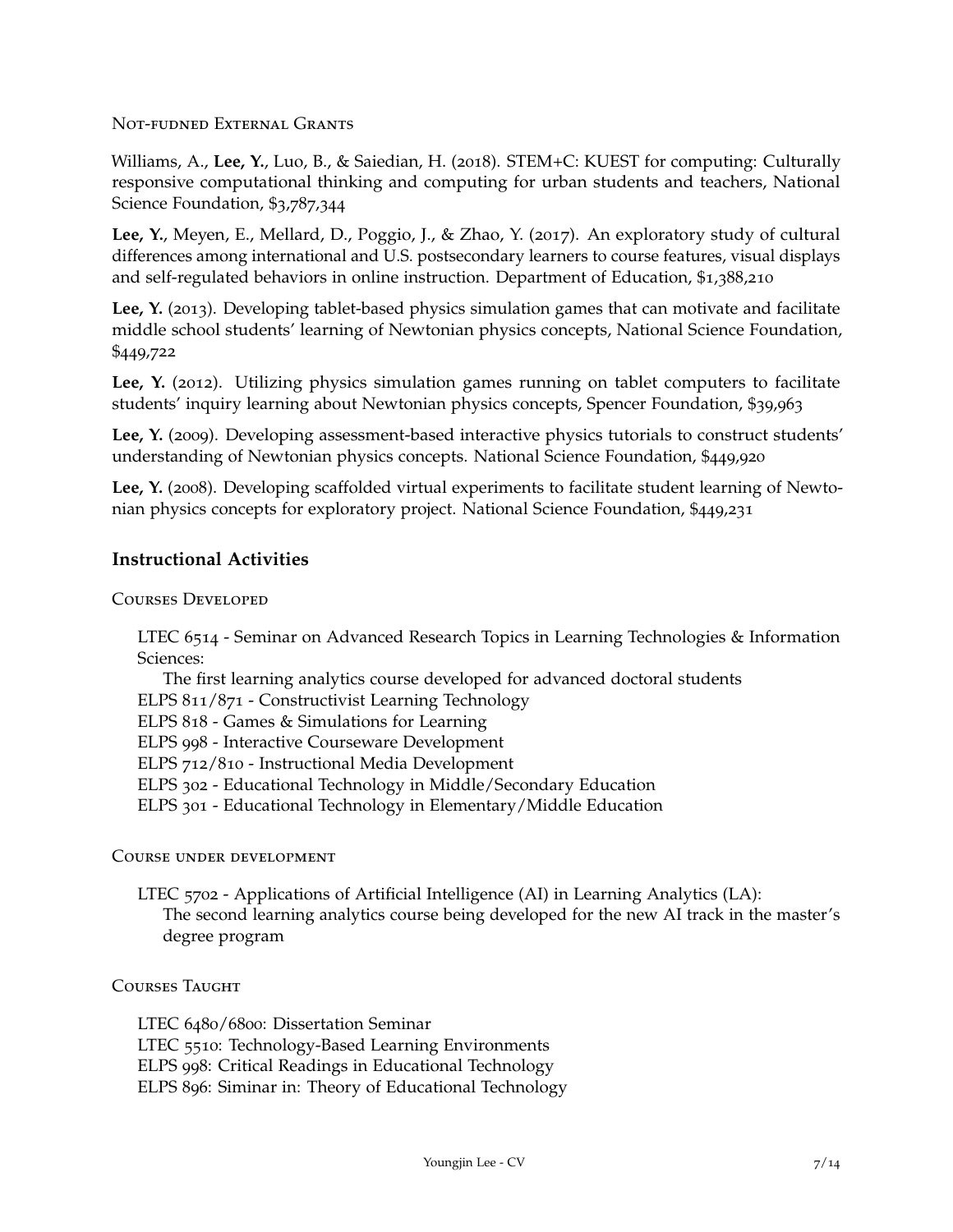**TEACHING AWARD** 

Bob Frederick Award, University of Kansas 2012

Course Evaluations by Semester

Fall  $2019^2$  $2019^2$ 

| <b>Course Name</b>                                               | Enrolled Response Median |     | <b>CEI</b> |
|------------------------------------------------------------------|--------------------------|-----|------------|
| LTEC 6514 001: Seminar on Advanced<br>Research Topics in LT & IS |                          | 2.Q | 6.8        |
| LTEC 6514 040: Seminar on Advanced<br>Research Topics in LT & IS |                          | 4.3 | 6.6        |

Summer 2019

| <b>Course Name</b>                                    | Enrolled Response | Mean |
|-------------------------------------------------------|-------------------|------|
| ELPS 998: Critical Readings in Educational Technology |                   | 4.67 |

Spring 2019

| <b>Course Name</b>                                     | Enrolled | Response | Mean |
|--------------------------------------------------------|----------|----------|------|
| ELPS 811: Constructivist Learning Technology           | 10       |          | 4.26 |
| ELPS 896: Seminar in: Theory of Educational Technology |          |          | 5.0  |
| ELPS 897: Independent Study                            |          | N/A      | N/A  |
| ELPS 999: Doctoral Dissertation                        |          | N/A      | N/A  |

Fall 2018

| <b>Course Name</b>                            | Enrolled | Response | Mean |
|-----------------------------------------------|----------|----------|------|
| ELPS 712: Instructional Media Development     | 10       | 10       | 4.56 |
| ELPS 998: Interactive Courseware Development  |          | 3        | 4.56 |
| ELPS 820: Practicum in Educational Technology |          | N/A      | N/A  |
| ELPS 897: Independent Study                   |          | N/A      | N/A  |
| ELPS 999: Doctoral Dissertation               |          | N/A      | N/A  |

#### Spring 2018

| <b>Course Name</b>                           | Enrolled | Response | Mean |
|----------------------------------------------|----------|----------|------|
| ELPS 811: Constructivist Learning Technology |          |          | 5.0  |
| ELPS 897: Independent Study                  |          | N/A      | N/A  |
| ELPS 999: Doctoral Dissertation              |          | N/A      | N/A  |

<span id="page-7-0"></span><sup>2</sup>LTEC 6514 is a new course on learning analytics I developed in summer 2019. Due to small enrollment size, it was offered as a face-to-face course to residential PhD students (LTEC 6514 001,  $N = 6$ ), and as an online course to distribute PhD students (LTEC 6514 040,  $N = 8$ ) at the same time. In order to accommodate two different groups of students, the lecture and in-class activities for residential students were broadcast to distributed students through Zoom. The SPOT score of face-to-face section looks worse because only 2 students responded.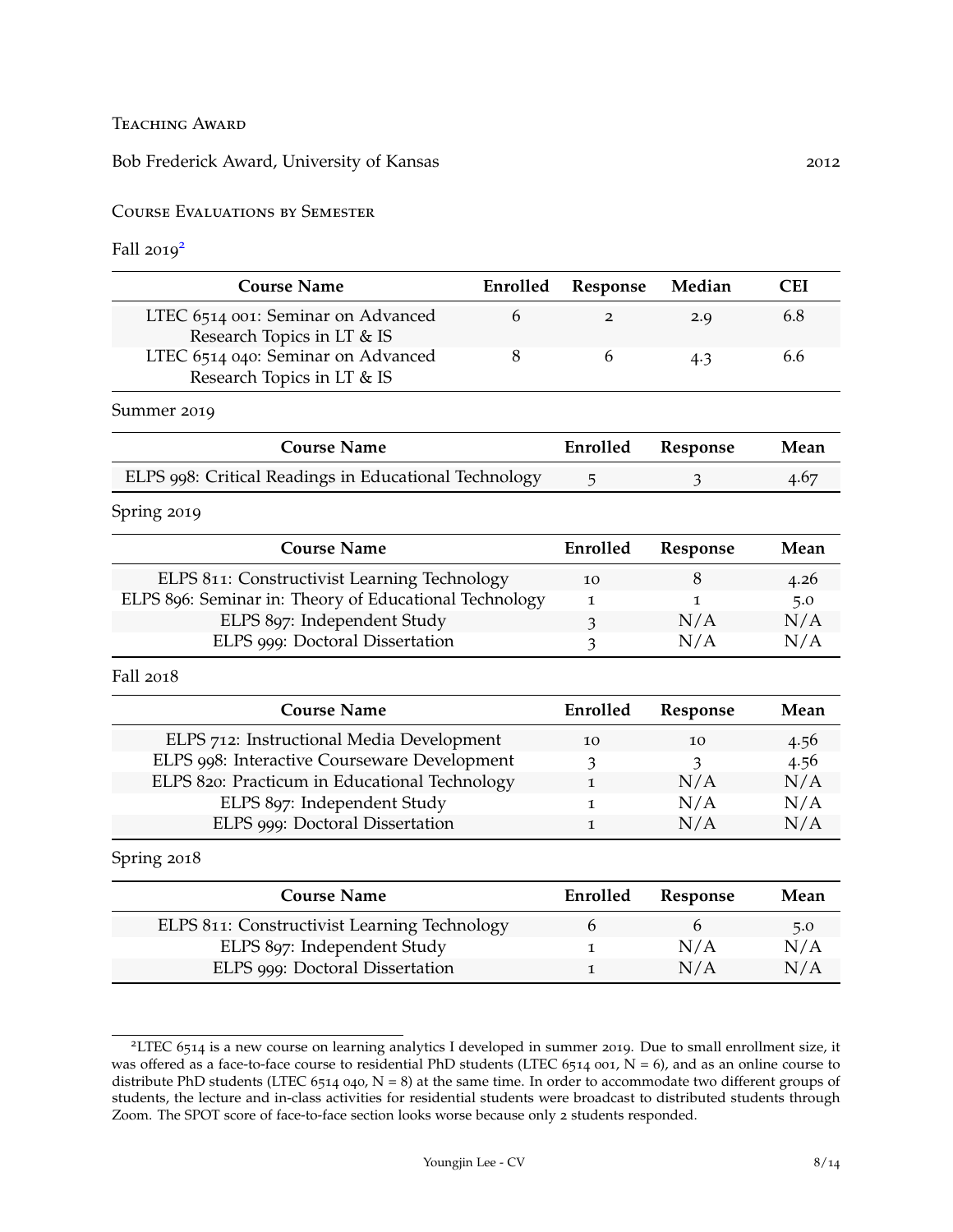Fall 2017

| <b>Course Name</b>                                                                              | Enrolled       | Response | Mean |
|-------------------------------------------------------------------------------------------------|----------------|----------|------|
| ELPS 712: Instructional Media Development                                                       | 12             | 12       | 4.86 |
| ELPS 998: Interactive Courseware Development                                                    | 8              | 8        | 4.93 |
| ELPS 897: Independent Study                                                                     | $\overline{4}$ | N/A      | N/A  |
| ELPS 999: Doctoral Dissertation                                                                 | $\mathbf{1}$   | N/A      | N/A  |
| Summer 2017                                                                                     |                |          |      |
| <b>Course Name</b>                                                                              | Enrolled       | Response | Mean |
| ELPS 811: Constructivist Learning Technology                                                    | 13             | 10       | 4.18 |
| ELPS 999: Doctoral Dissertation                                                                 | 1              | N/A      | N/A  |
| Spring 2017                                                                                     |                |          |      |
| <b>Course Name</b>                                                                              | Enrolled       | Response | Mean |
| ELPS 301: EdTech in Elementary/Middle Education                                                 | 23             | 6        | 4.61 |
| ELPS 811: Constructivist Learning Technology                                                    | 15             | 13       | 4.75 |
| ELPS 999: Doctoral Dissertation                                                                 | $\mathbf 1$    | N/A      | N/A  |
| Fall 2016                                                                                       |                |          |      |
| <b>Course Name</b>                                                                              | Enrolled       | Response | Mean |
| ELPS 301: EdTech in Elementary/Middle Education                                                 | 22             | 18       | 3.67 |
| ELPS 712: Instructional Media Development                                                       | 10             | 10       | 4.74 |
| ELPS 897: Independent Study                                                                     | 1              | N/A      | N/A  |
| ELPS 999: Doctoral Dissertation                                                                 | 3              | N/A      | N/A  |
| Summer 2016                                                                                     |                |          |      |
| <b>Course Name</b>                                                                              | Enrolled       | Response | Mean |
| ELPS 811: Constructivist Learning Technology                                                    | 24             | 14       | 4.39 |
| ELPS 999: Doctoral Dissertation                                                                 | 4              | N/A      | N/A  |
| Spring 2016                                                                                     |                |          |      |
| <b>Course Name</b>                                                                              | Enrolled       | Response | Mean |
|                                                                                                 |                | 21       | 4.56 |
|                                                                                                 | 21             |          |      |
| ELPS 301: EdTech in Elementary/Middle Education<br>ELPS 811: Constructivist Learning Technology | 26             | 15       | 4.18 |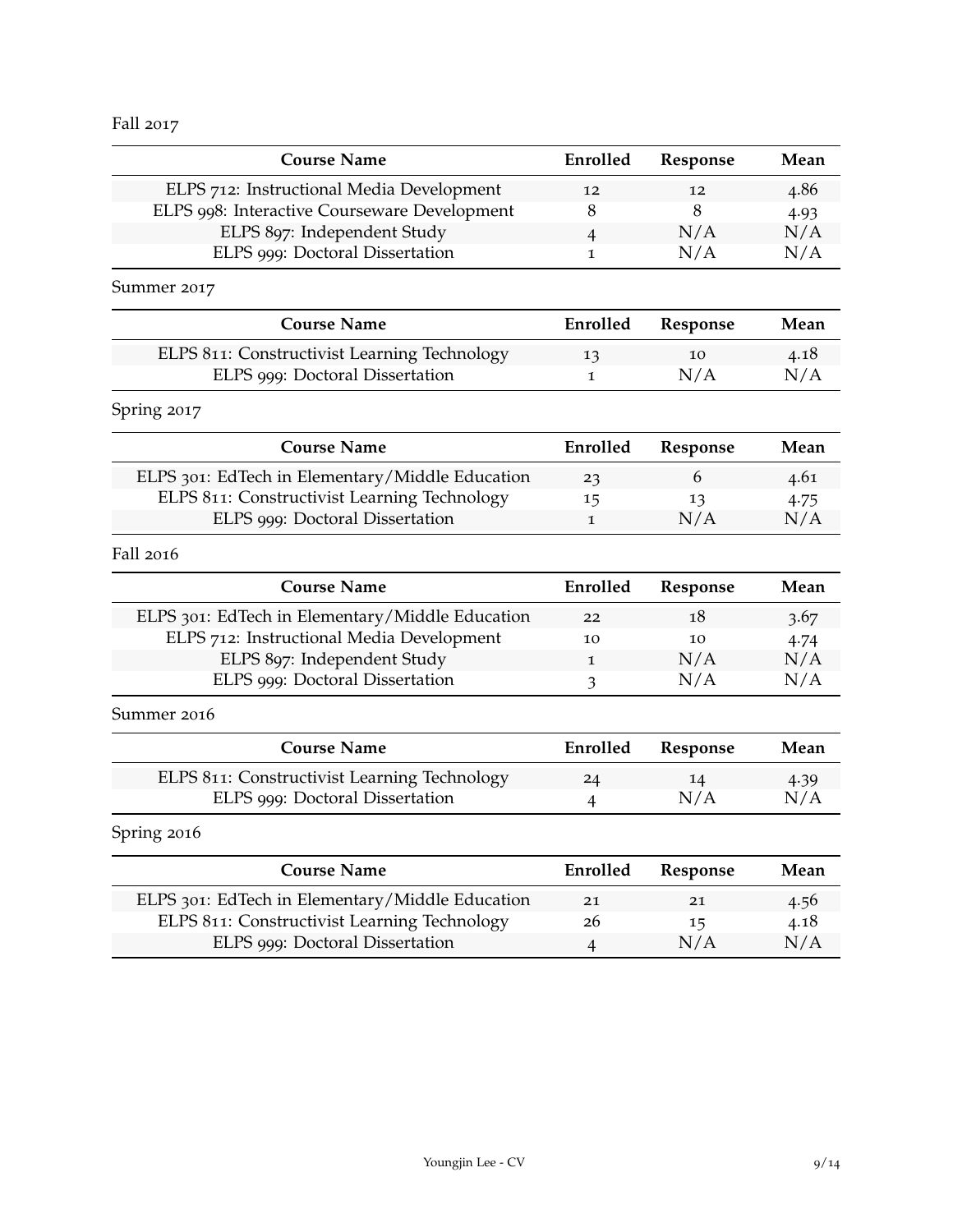Fall 2015

| <b>Course Name</b>                              | Enrolled     | Response | Mean |
|-------------------------------------------------|--------------|----------|------|
| ELPS 301: EdTech in Elementary/Middle Education | 25           | 24       | 4.42 |
| ELPS 810 23871: Educational Media Development   | 15           | 10       | 4.40 |
| ELPS 810 33080: Educational Media Development   | 10           | 5        | 3.60 |
| ELPS 820: Practicum in Educational Technology   | $\mathbf{I}$ | N/A      | N/A  |
| ELPS 897: Independent Study                     | 1            | N/A      | N/A  |
| ELPS 999: Doctoral Dissertation                 | 3            | N/A      | N/A  |
| Summer 2015                                     |              |          |      |
| <b>Course Name</b>                              | Enrolled     | Response | Mean |
| ELPS 999: Doctoral Dissertation                 | 6            | N/A      | N/A  |
| Spring 2015                                     |              |          |      |
| <b>Course Name</b>                              | Enrolled     | Response | Mean |
| ELPS 999: Doctoral Dissertation                 | 5            | N/A      | N/A  |
| Fall 2014                                       |              |          |      |
| <b>Course Name</b>                              | Enrolled     | Response | Mean |
| ELPS 301: EdTech in Elementary/Middle Education | 22           | 21       | 4.78 |
| ELPS 810: Educational Media Development         | 20           | 19       | 4.81 |
| ELPS 820: Practicum in Educational Technology   | 1            | N/A      | N/A  |
| ELPS 897: Independent Study                     | 4            | N/A      | N/A  |
| ELPS 999: Doctoral Dissertation                 | 5            | N/A      | N/A  |
| Summer 2014                                     |              |          |      |
| <b>Course Name</b>                              | Enrolled     | Response | Mean |
| ELPS 810: Educational Media Development         | 13           | 13       | 4.54 |
| ELPS 999: Doctoral Dissertation                 | 3            | N/A      | N/A  |
| Spring 2014                                     |              |          |      |
| <b>Course Name</b>                              | Enrolled     | Response | Mean |
| ELPS 301: EdTech in Elementary/Middle Education | 22           | 21       | 4.58 |
| ELPS 810: Educational Media Development         | 10           | 9        | 4.91 |
| ELPS 820: Practicum in Educational Technology   | 1            | N/A      | N/A  |
| ELPS 999: Doctoral Dissertation                 | 3            | N/A      | N/A  |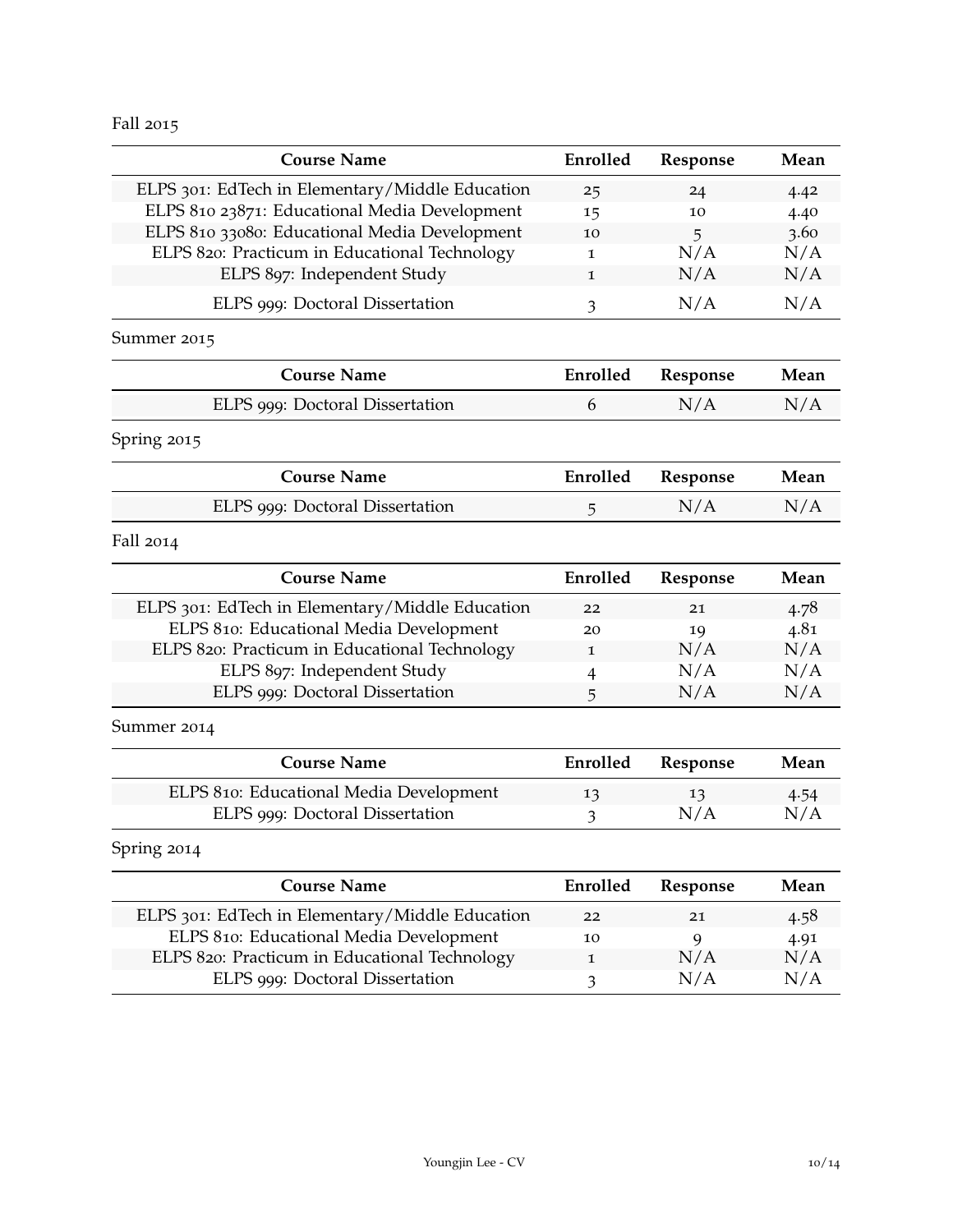# **Graduate Students Advised**

#### COMPLETED PHD/EDD COMMITTEES (33)

#### **As a major professor and dissertation chair:**

- . Peidi Gu, Educational Technology PhD, 2018
- . Venessa Schott, Educational Technology (focusing on Nursing Education) PhD, 2018
- . Susan Thies, Higher Education (focusing on Educational Technology) EdD, 2017
- . Gulinna A, Educational Technology PhD, 2016
- . Jared Comfort, Higher Education (focusing on Educational Technology) EdD, 2016
- . Kuang-Chen Hsu, Educational Technology PhD, 2016
- . Kim Tankel, Educational Technology (focusing on Nursing Education) PhD, 2015
- . Hsin-Han Yu, Educational Technology PhD, 2015
- . Sharon Gan, Educational Technology PhD, 2014
- . Chi-Hsun Chiu, Educational Technology PhD, 2013
- . Edward Wilson, Educational Technology PhD, 2012
- . Randi Sereres, Educational Technology PhD, 2011
- . Yulin Chen, Educational Technology PhD, 2010

#### **As a committee member:**

- . Charlse Woods, Learning Technologies PhD, 2020
- . Alison Crane, Educational Technology PhD, 2018
- . Tammy Fry, Educational Technology PhD, 2018
- . Bria Klotz, Curriculum & Instruction PhD, 2017
- . Ryan Olesh, Educational Technology PhD, 2016
- . Piper Wentz, Educational Technology PhD, 2016
- . Chenglin Wu, Curriculum & Instruction PhD, 2016
- . Data Atwood-Blaine, Curriculum & Instruction PhD, 2015
- . Linda McGurn, Curriculum & Instruction PhD, 2014
- . Deborah Taylor, Educational Technology PhD, 2014
- . Ahmed Fagehi, Educational Technology PhD, 2013
- . Bobby Nichols, Curriculum & Instruction PhD, 2013
- . Jennifer Schmitt, Educational Technology PhD, 2013
- . Hsin-Lin Lu, Educatoinal Technology PhD, 2012
- . Khaled Alshehr, Educational Technology PhD, 2010
- . Mansour Al Ghafli, Educational Technology PhD, 2010
- . Khalid Moukali, Educational Technology PhD, 2010
- . Jie Chen, Educational Psychology PhD, 2009
- . Jeehwan Yoon, Curriculum & Instruction PhD, 2009
- . Charlene Hu, Educational Technology PhD, 2008

#### Current PhD Committees

#### **As a major professor:**

. Jennie Johnson, Learning Technologies PhD, will defend the dissertation in 2020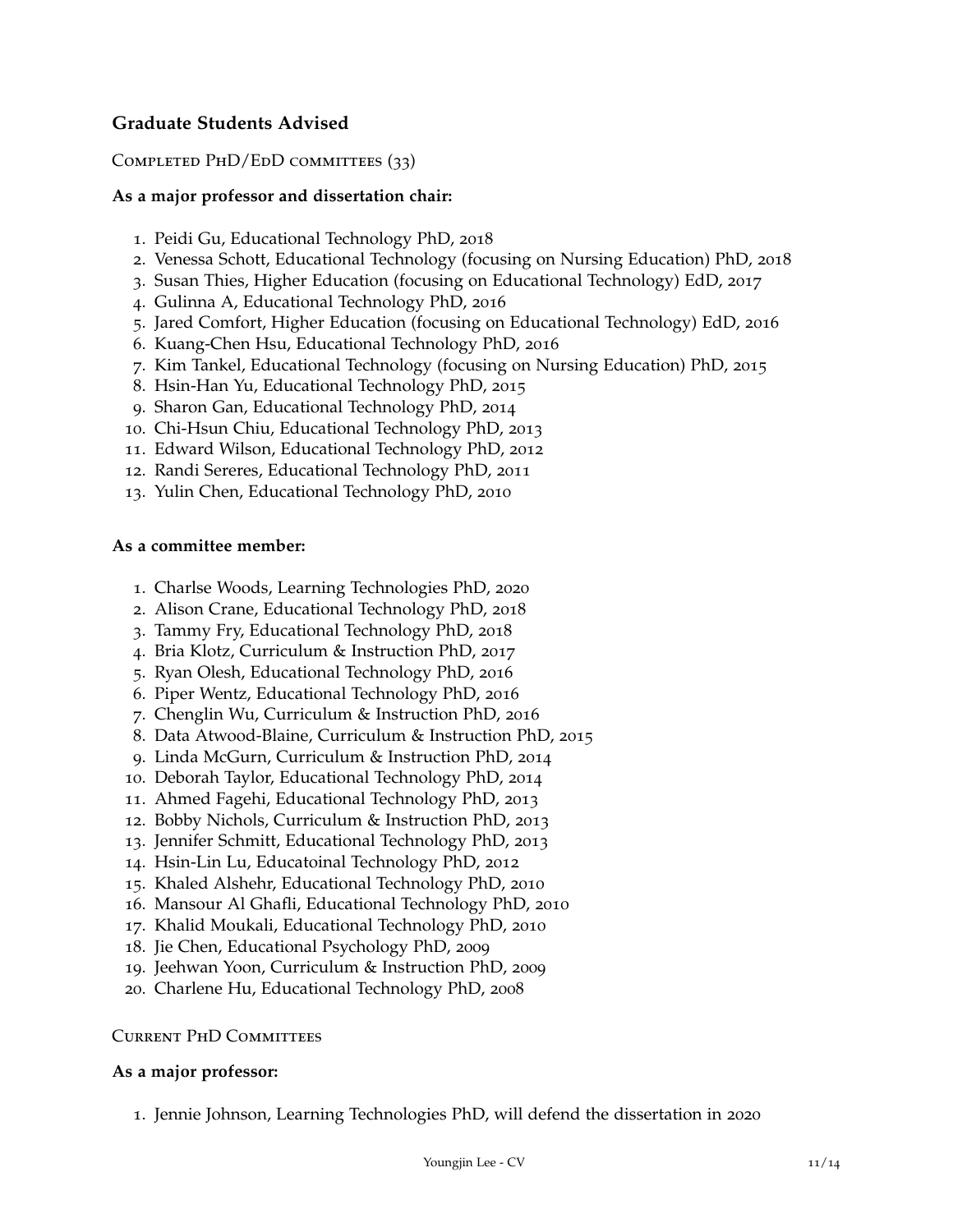- . Erik Wright, Learning Technologies PhD, will defend the proposal in 2020
- . Amy Collinsworth, Learning Technologies PhD, started in 2019
- . Amy Goodman, Learning Technologies PhD, started in 2019
- . Stephanie Tubby, Learning Technologies PhD, started in 2019

# **As a committee member:**

- . Kristi Larson, Learning Technogies PhD, will defend the portfolio in 2020
- . Rick Woods, Learning Technologies PhD, will defend the proposal in 2020

#### **Service**

University Service

| Year          | Organization                                  | Position |
|---------------|-----------------------------------------------|----------|
| $2009 - 2019$ | <b>Research Computing Liaison</b>             | Member   |
| $2013 - 2016$ | eLearning Design Lab Council of Investigators | Chair    |

# College Service

| Year           | Organization                                                          | <b>Position</b> |
|----------------|-----------------------------------------------------------------------|-----------------|
| 2019 - Present | Personnel Affairs Committee and RPTC                                  | Member          |
| $2017 - 2019$  | Edwards Campus Educational Technology Program<br><b>Working Group</b> | Chair           |
| $2011 - 2019$  | <b>Teacher Education Committee</b>                                    | Member          |
| $2014 - 2017$  | <b>Technology Committee</b>                                           | Chair           |
| $2015 - 2016$  | Classroom Design Group                                                | Member          |
| $2012 - 2014$  | <b>Technology Committee</b>                                           | Member          |
| $2009 - 2013$  | <b>Undergraduate Committee</b>                                        | Member          |
| $2009 - 2010$  | Teacher Education Curriculum Redesign Streeing<br>Committee           | Member          |
| $2008 - 2009$  | <b>Technology Committee</b>                                           | Member          |
| $2007 - 2009$  | Center for Psychoeducational Services Advisory Council                | Member          |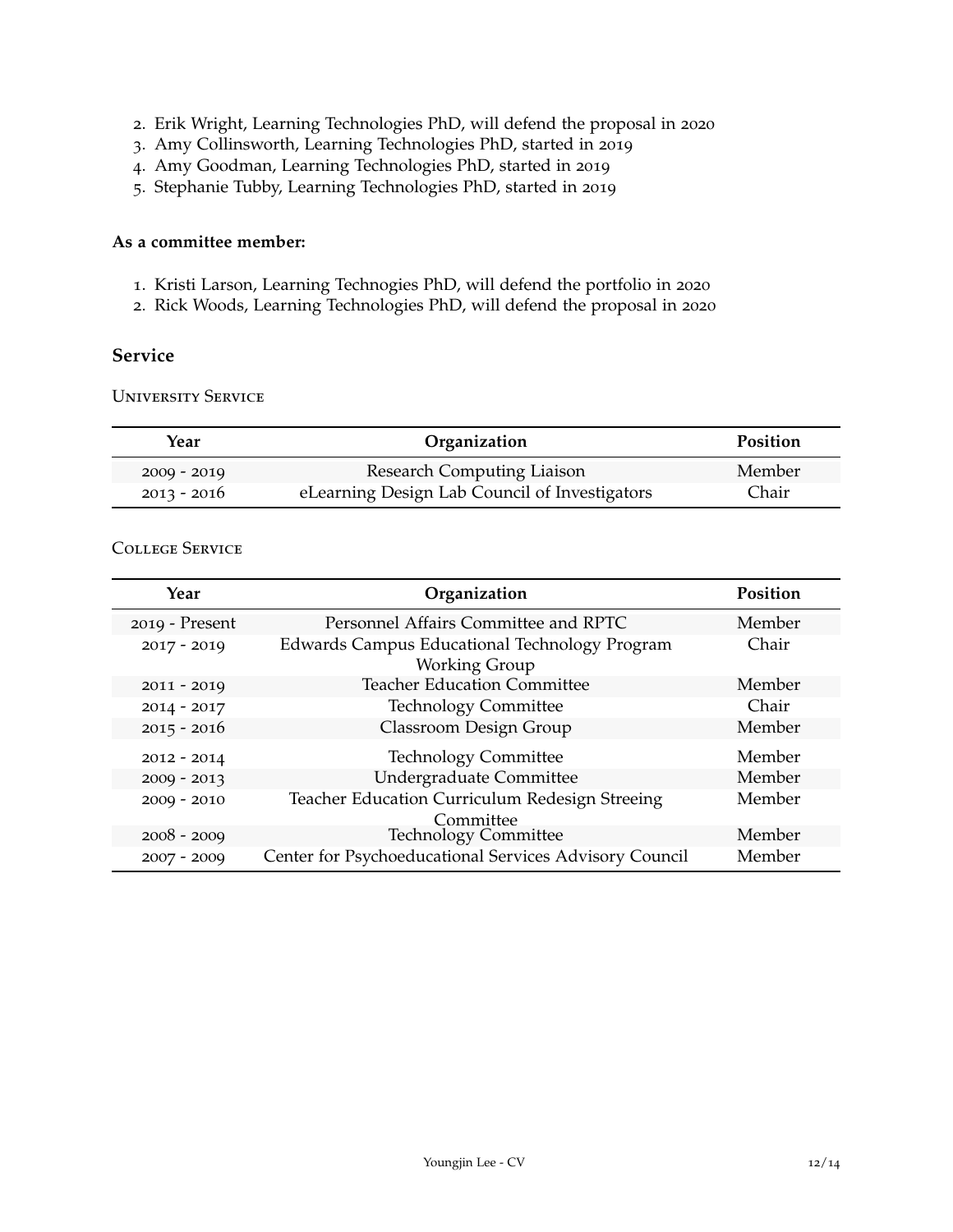# Department Service

| Year           | Organization                                                          | Position    |
|----------------|-----------------------------------------------------------------------|-------------|
| 2020 - Present | Graduate Curriculum Committee                                         | Member      |
| 2019 - Present | Scholarship and Awards Committee                                      | Member      |
| $2017 - 2019$  | <b>Educational Technology MSE Program</b>                             | Coordinator |
| $2016 - 2019$  | <b>Personnel Committee</b>                                            | Member      |
| $2015 - 2017$  | Shorelight Master's Accelerator Program                               | Member      |
| $2013 - 2016$  | Edwards Campus Educational Technology Program<br><b>Working Group</b> | Chair       |
| $2013 - 2015$  | Educational Technology Lecturer Search Committee                      | Chair       |
| $2007 - 2014$  | <b>Awards Committee</b>                                               | Member      |

# Professional Service

# **Journal Manuscript Reviews**

| Year           | Journal                                     | Role     |
|----------------|---------------------------------------------|----------|
| 2020 - Present | <b>Smart Learning Environments</b>          | Reviewer |
| 2017 - Present | IEEE Transactions on Learning Technologies  | Reviewer |
| 2014 - Present | Journal of Educational Technology & Society | Reviewer |
| 2012 - Present | Journal of Educational Psychology           | Reviewer |
| 2011 - Present | Journal of Computer Assisted Learning       | Reviewer |
| 2010 - Present | Computers & Education                       | Reviewer |
| 2009 - Present | Journal of Educational Computing Research   | Reviewer |

# **Conference Program Commmittee**

| Year           | Confernece                                          | Role   |
|----------------|-----------------------------------------------------|--------|
| 2017 - Present | International Conference on Educational Data Mining | Member |
|                | (EDM)                                               |        |

# **Conference Proposal Reviews**

| Year             | Confernece                                                         | Role     |
|------------------|--------------------------------------------------------------------|----------|
| 2017 - Present   | International Conference on Educational Data Mining<br>(EDM)       | Reviewer |
| $2011 -$ Present | American Educational Research Association (AERA)                   | Reviewer |
| $2011 -$ Present | Association of Educational Communications and<br>Technology (AECT) | Reviewer |